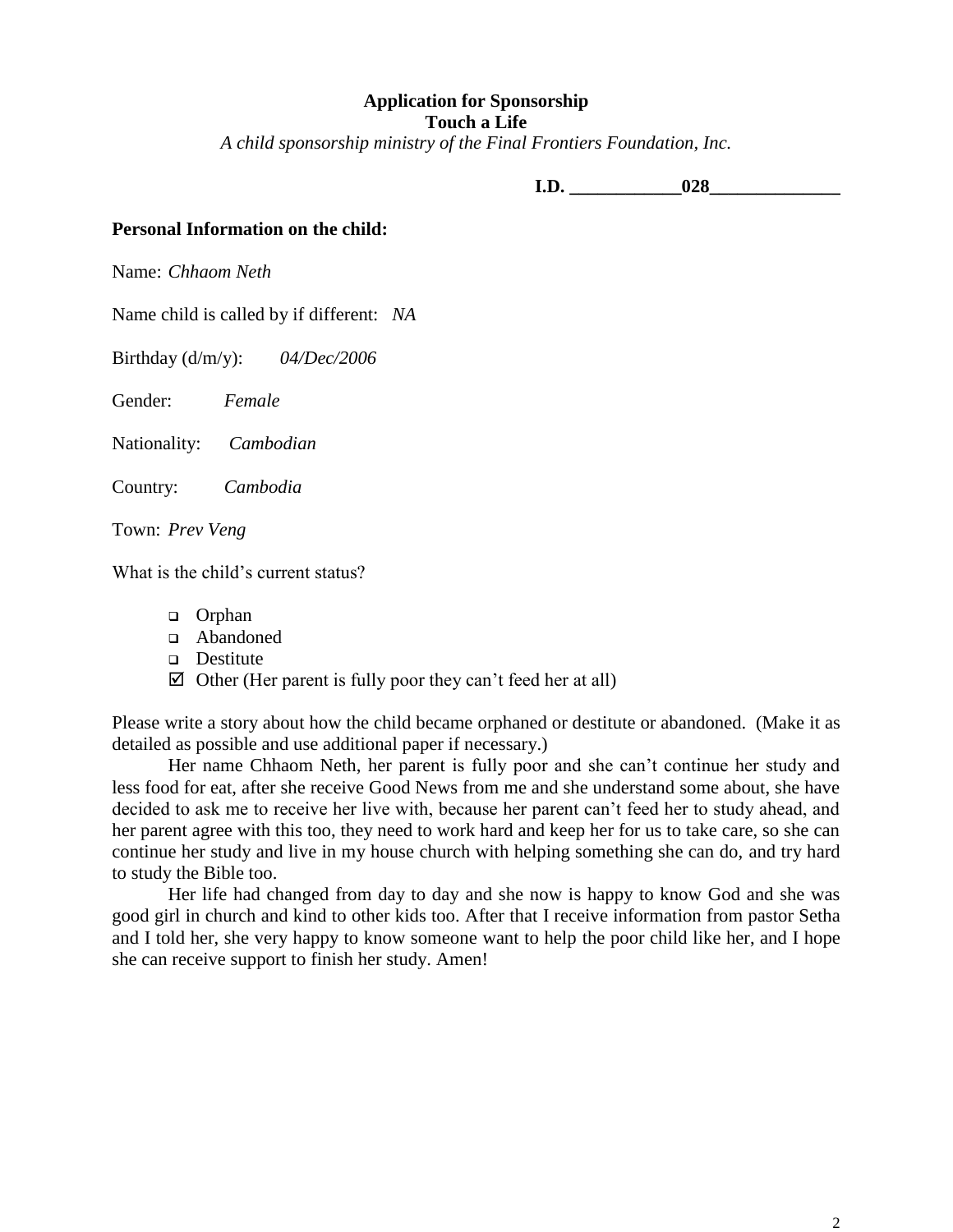# **Family Information:**

Does the child have any natural brothers or sisters? (If the answer is yes, please list their names and current ages.) *Yes*

| Name: Chhaom Nuth<br>Age:                                                                                             | 20 Years                |
|-----------------------------------------------------------------------------------------------------------------------|-------------------------|
| Name: Chhaom Noeth<br>Age:                                                                                            | 17 Years                |
| Name: Chhaom Nimul<br>Age:                                                                                            | 15 Years                |
| Name: Chhaom Nith<br>Age:                                                                                             | 13 Years                |
| Name: Chhaom Dina<br>Age:                                                                                             | 05 Years                |
| What is the child's eye color?<br><b>Beautiful Black</b>                                                              |                         |
| What is the child's hair color?<br><b>Black</b>                                                                       |                         |
| What language(s) does the child speak?<br><b>Khmer</b>                                                                |                         |
| What are the typical foods eaten by the child?                                                                        | All kind of Khmer food. |
| What is the child's favorite color?<br>Pink                                                                           |                         |
| Has the child ever gone to school?<br>Yes                                                                             |                         |
| Grad #5<br>What is the last grade completed?                                                                          |                         |
| Is the child currently attending school? If not, why not? Now the child currently attending<br>School                 |                         |
| If the child has toys, what does he like the most? Girl Toys                                                          |                         |
| What toys does the child wish to have?<br>Girl Toys                                                                   |                         |
| What is the father's name?<br>Neang Oun                                                                               |                         |
| What is the father's occupation and weekly salary? Workman \$30/week                                                  |                         |
| What is the mother's name? Dim Nach                                                                                   |                         |
| What is the mother's occupation and weekly salary?<br>Stay home, do housework and grow<br>vegetable around her house. |                         |
| Describe the specific living conditions of the child in detail. (List the child's material<br>possessions.)           |                         |

*Because her parent so poor they just can enough is living can't buy something expand.*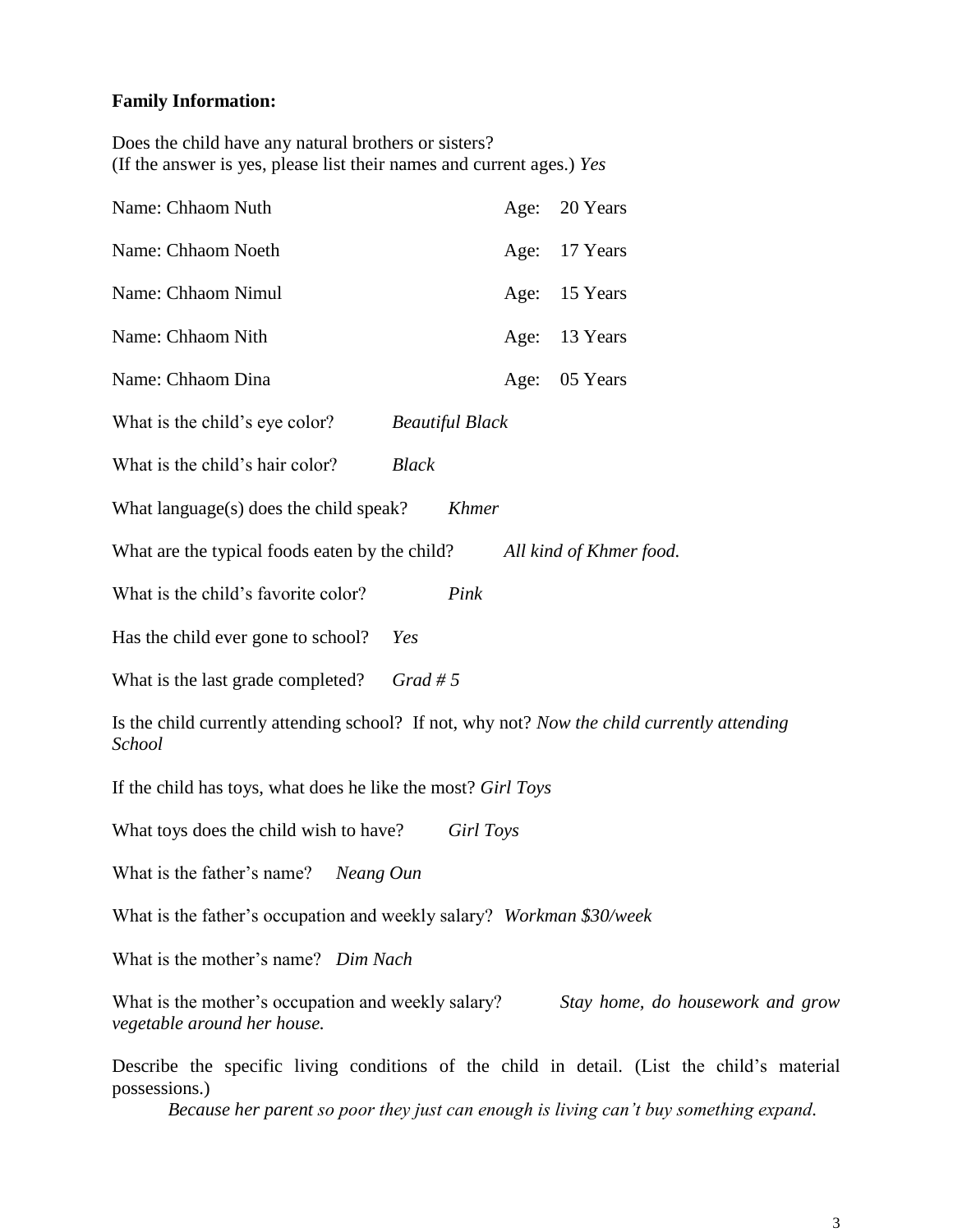Describe the condition of the house and living area. (Please include photographs) *Her house in Snuol Village near my place and small.*

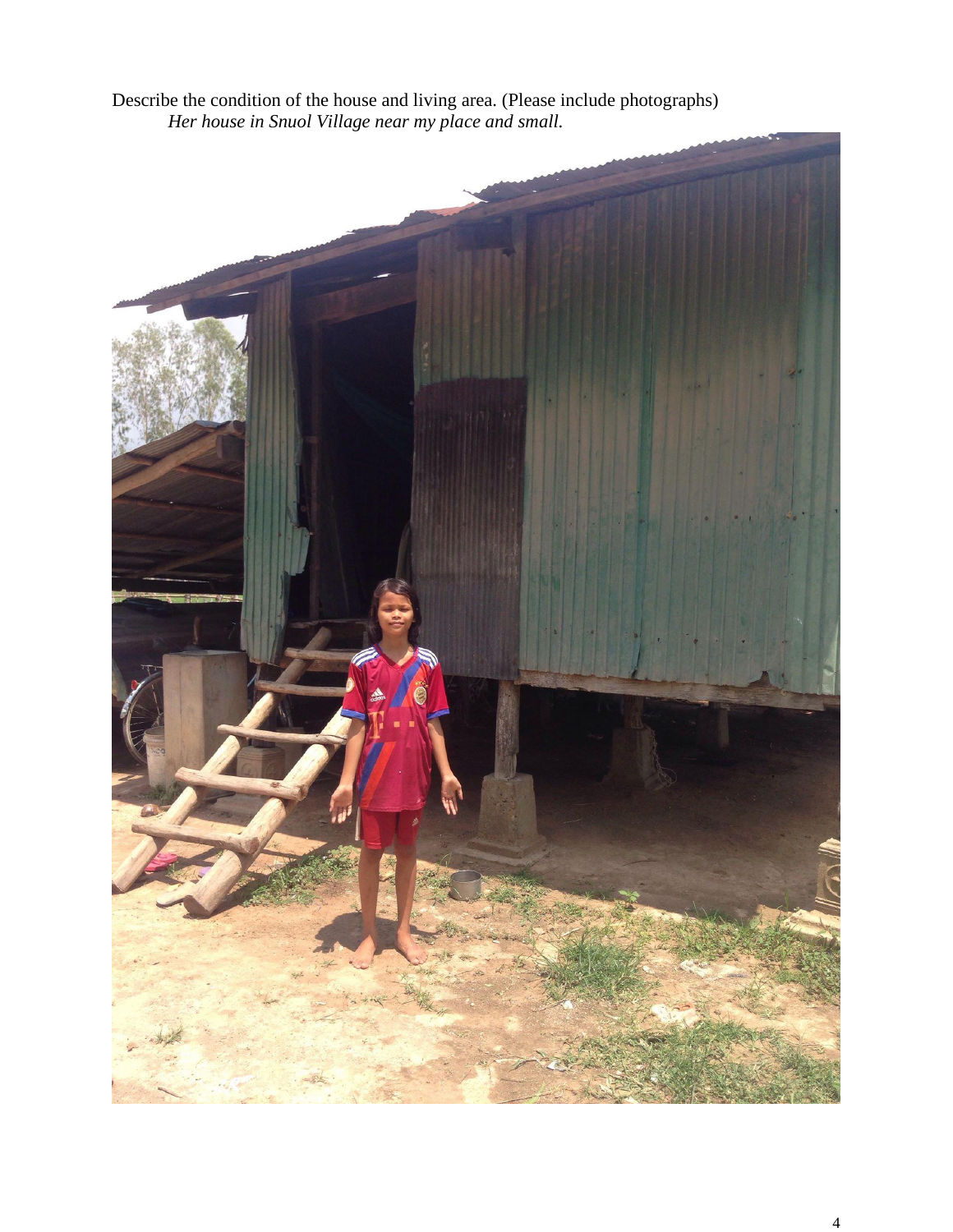# **Spiritual Information:**

Has the child accepted Christ as their personal Savior? *Yes.*

Does the child attend Sunday School regularly? If not, why not? *Yes, she try hard to study Bible.*

What is the name of the church? *Harvest Time Church (Snuol Village)*

What city is the church in? *Snuol Village, Theay Communue, Bar Phnom district and Prev Veng Province.*

What is the pastor's name? *Sean Mom*

Does the child have a favorite Bible story or verse? *Memory Verse and story in Bible*

## **Medical Information:**

Does a doctor examine the child regularly? *N/A*

Does the child have any physical or mental handicaps? (If yes, please explain.) *N/A*

What is the child's height? *1.30 Meters* weight? *27 Kg.*

#### **Placement Information:**

Where is the child now living?

- □ Orphanage
- $\boxtimes$  Christian Home (My house's church)
- $\Box$  With their own family
- $\Box$  Other (please explain)

## **Financial Accountability:** *N/A*

Will the child be willing to acknowledge (when asked in person or in writing) that they receive financial support from Final Frontiers Foundation / Touch a Life? *N/A*

Will an adult be appointed to help the child to complete the letters, which will be given to the sponsor? *Yes*

Who? Sean Mom

## **Orphanage Information:**

*(Complete these questions only if the child has been placed in an orphanage.) NA*

Where is the orphanage located?

What is the name of the adult who is responsible for the orphanage?